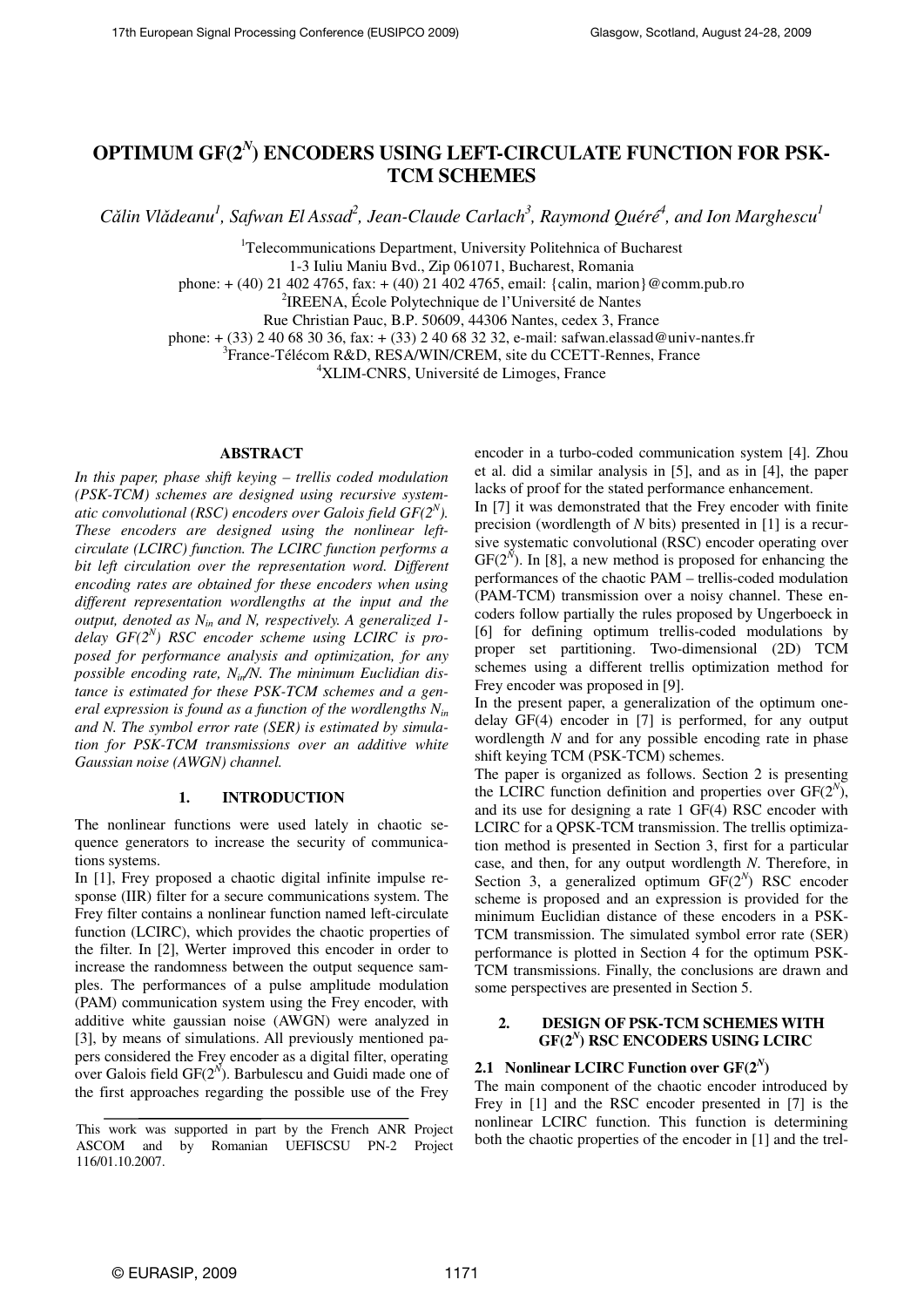lis performances in [7], [8], and [9]. The definition of this nonlinear function operating over finite sets and some of its properties will be presented in the sequel.

Let us denote by *N* the wordlength used for binary representation of each sample. The LCIRC function is used as a typical basic accumulator operation in microprocessors and performs a bit rotation by placing the most significant bit to the less significant bit, and shifting the other *N*-1 bits one position to a higher significance. This is the reason why the function is named left-circulate.

Considering the unsigned modulo- $2^N$  operations for any sample moment n, the LCIRC consists in a modulo- $2^N$  multiplication by 2 that is modulo- $2^N$  added to the carry bit, and is given by the expression:

$$
y^{U}[n] = LCIRC(x^{U}[n]) = (2 \cdot x^{U}[n] + s[n]) \mod 2^{N}, \quad (1)
$$

where the superscript *U* denotes that all the samples are represented in unsigned *N* bits wordlength, i.e.  $x^{U}[n]$ ,  $y^{U}[n] \in$  $[0, 2<sup>N</sup> - 1]$ , and the carry bit *s*[*n*] is estimated as following:

$$
s[n] = \begin{cases} 0, & \text{if } 0 \le x^U[n] \le 2^{N-1} - 1 \\ 1, & \text{if } 2^{N-1} \le x^U[n] \le 2^N - 1 \end{cases} \tag{2}
$$

We can note from (2) that besides the nonlinearity in the modulo-2<sup>*N*</sup> multiplications and additions, the carry bit  $s[n]$  is determining the nonlinearity of the LCIRC function.

Applying *N* times consecutively the LCIRC function to an *N* bits wordlength unsigned value  $x^U$ , it results the original value:

$$
LCIRC^{N}(x^{U}) \stackrel{\Delta}{=} \underbrace{LCIRC(LCIRC(\dots(LCIRC(x^{U})))) = x^{U}. \quad (3)
$$

An example of a GF(4) RSC encoder using LCIRC function for a QPSK-TCM scheme is presented in the next section.

#### **2.2 Rate 1 GF(4) RSC Encoder with LCIRC for a QPSK-TCM transmission**

Let us consider a RSC encoder working over GF(4) using the LCIRC function. This scheme is presented in Fig. 1. Here, all the values are represented in the unsigned form. Let us assume that *N* denotes the wordlength used for binary representation of each sample. This encoder is composed by one delay element with a sample interval, two modulo- $2^N$ adders, and a LCIRC block. For each moment *n*, *u*[*n*] represents the input data sample, *x*[*n*] denotes the delay output or the encoder current state, and  $e[n]$  is the output sample.

The encoding rate for the encoder in Fig. 1 is the ratio between the input wordlength *Nin* and the output wordlength *N*=*N*<sub>*out*</sub>[7] [8], i.e., *R* = 1, because  $N_{in} = N_{out} = 2$ .

The trellis for the encoder in Fig. 1 is presented in Fig. 2 and does not follow the Ungerboeck rules [6], [7], [8]. This trellis has four states because the sample determining the encoder state takes four values, i.e.,  $x^U[n] \in \{0, 1, 2, 3\}.$ 

In Fig. 2, four different lines are used for representing the transitions corresponding to the input sample  $u^{\hat{U}}[n]$ .



Figure 1 – Rate 1 GF(4) nonlinear encoder for 2 b/s/Hz.



Figure 2 – Trellis for rate 1 GF(4) nonlinear encoder (2 b/s/Hz).



Figure 3 – Phase constellation for QPSK-TCM.

Each transition in Fig. 1 is associated to an unsigned output value  $e^{U}[n]$ ∈ {0, 1, 2, 3}. For each originating state, the values in the box, from left to right, are associated to the transitions in the descending order.

Mapping an unsigned output symbol value  $e^{U}[n]$  into an instant carrier phase value  $\varphi^e[n]$  over the *n*-th sample interval, a  $2^N$  levels PSK-TCM scheme is obtained. A simple phase mapping is given by:

$$
\varphi^{e}[n] = e^{U}[n] \cdot \frac{2\pi}{2^{N}}, \ e^{U}[n] \in \{0, 1, ..., 2^{N} - 1\}.
$$
 (4)

The phase constellation for the QPSK-TCM scheme using the encoder in Fig. 1 and the mapping in (4) is represented in Fig. 3.

For the *M*-PSK signal, we can write the following expressions of the Euclidian distances between the constellation points in the ascending order:

$$
\Delta_k = 2 \cdot \sin \left[ \frac{(k+1) \cdot \pi}{M} \right], \ k \in \{0, 1, \dots, \log_2(M) - 1\}, \tag{5}
$$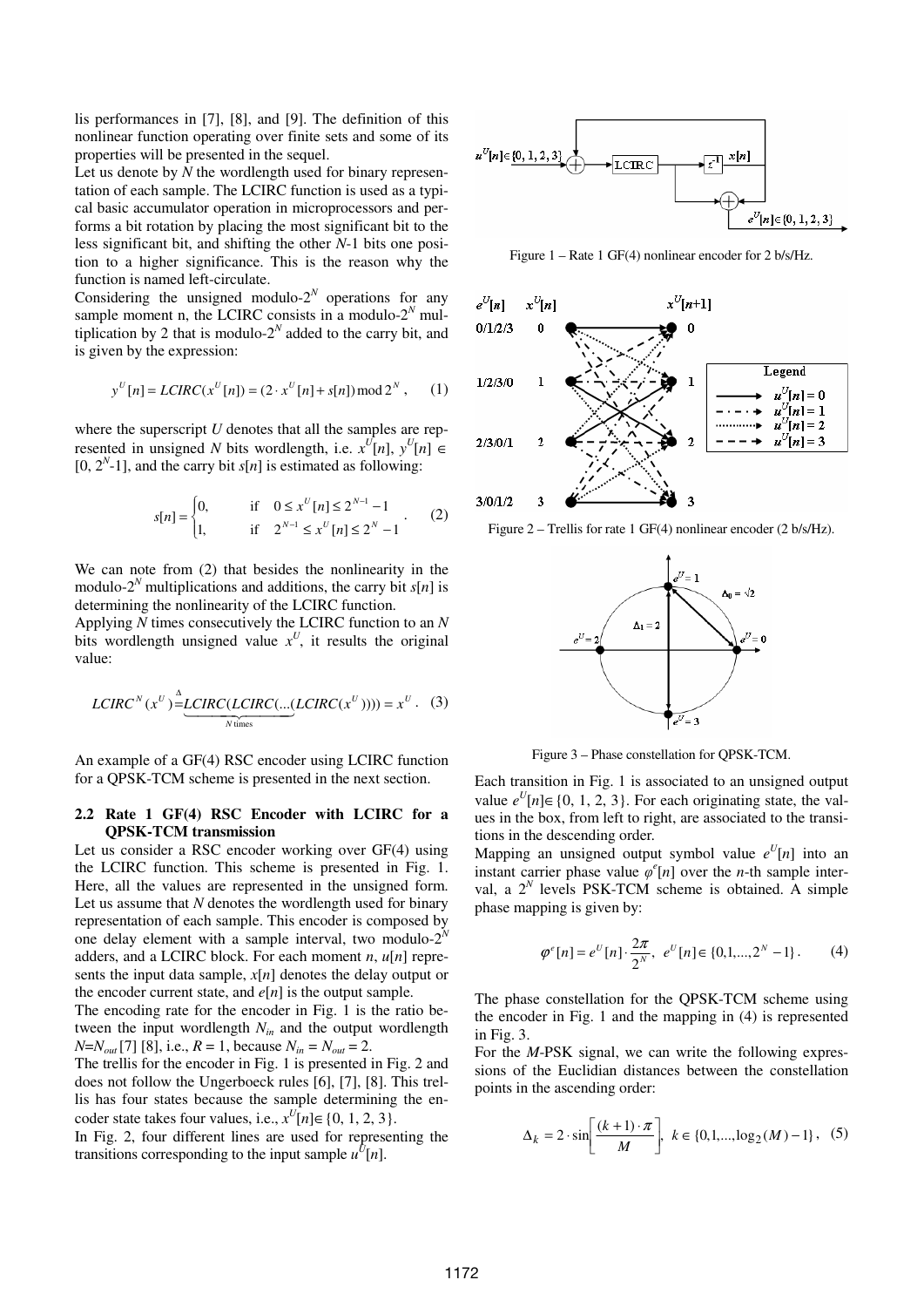

Figure 4 – Rate 1/2 optimum GF(4) RSC-LCIRC encoder for 1 b/s/Hz.



Figure 5 – Trellis for rate 1/2 optimum GF(4) RSC-LCIRC encoder (1 b/s/Hz).

where *M* denotes the number of phase levels. Considering the mapping in (4) and the distances' expressions in (5), it results that the QPSK-TCM signal trellis in Fig. 3 presents a minimum Euclidian distance of  $d_{E, N=2, R=1, QPSK}^2 = 2 \cdot {\Delta_0}^2 = {\Delta_1}^2$  $= 4$ , offering no coding gain over the non-encoded binary PSK (BPSK) signal.

## **3. OPTIMUM PSK-TCM SCHEMES WITH GF(2***<sup>N</sup>* **) RSC ENCODERS USING LCIRC**

#### **3.1 Rate 1/2 Optimum GF(4) RSC LCIRC Encoder for a QPSK-TCM transmission**

In this section, the potential of the nonlinear LCIRC function is showed, for designing efficient encoders.

Therefore, following the trellis optimization presented in [7] and [9], a simple nonlinear encoder operating over GF(4) was developed, which has a binary input. It is demonstrated that this encoder performs identically to an optimum rate 1/2 binary field RSC convolutional encoder. Both encoders offer maximum coding gain for 1 b/s/Hz [6], [7]. The scheme of the rate 1/2 optimum GF(4) encoder is presented in Fig. 4. Here, the time variable is neglected and all the values are represented in the unsigned form.

The trellis for the encoder in Fig. 4 is presented in Fig. 5 and follows all the Ungerboeck rules.

Considering the mapping in (4), the QPSK-TCM signal trellis in Fig. 5 presents a minimum Euclidian distance of  $d_{E,R=1/2,\text{opt.},u}^{2}$  *U*<sub>*U*</sub> ∈{0,2},QPSK = 2⋅ ∆<sub>1</sub><sup>2</sup> + ∆<sub>0</sub><sup>2</sup> = ∆<sub>1</sub><sup>2</sup> = 10 for a spectral efficiency of 1b/s/Hz. Hence, this rate 1/2 code for 1b/s/Hz QPSK-TCM transmission is offering a coding gain of  $10\log 10(2.5) \approx 4$  dB over the rate 1 QPSK-TCM in Section 2.2.



Figure 6 – Rate  $N_{in}/N$  optimum GF( $2^N$ ) RSC LCIRC encoder for  $N_{in}$ b/s/Hz.

TABLE 1 MINIMUM PSK-TCM DISTANCES AS FUNCTION OF  $N$  AND  $N_N$  FOR OPTIMUM GF(2*<sup>N</sup>* ) RSC-LCIRC ENCODERS

| Ν                           | $N_{in}$ | R   | $d_F^2$                                    |
|-----------------------------|----------|-----|--------------------------------------------|
|                             |          |     |                                            |
|                             |          | 1/2 | 10                                         |
| $\mathcal{D}_{\mathcal{A}}$ |          |     |                                            |
| 3                           |          | 1/3 | 14                                         |
| 3                           |          | 2/3 | $4 + 4 \cdot \sin^2(\pi/8) \approx 4.5858$ |
| 3                           |          |     | $8 \cdot \sin^2(\pi/8) \approx 1.1716$     |

### **3.2 Generalized Optimum RSC LCIRC Encoder for a PSK-TCM transmission**

Following the same design procedures as in Section 3.1, we can design optimum RSC encoders using LCIRC function, for any output wordlength *N*. In fact, for a fixed output wordlength *N*, an optimum RSC encoder will be determined for each input wordlength  $N_{in} \in \{1, 2, ..., N-1\}$ , for which the encoding rate is  $R = \{1/N, 2/N, ..., (N-1)/N\}.$ 

The general block scheme for a rate *Nin*/*N* optimum PSK-TCM encoder,  $N_{in} \in \{1, 2, ..., N-1\}$  using one delay element and the LCIRC function is presented in Fig. 6. LCIRC*Nin* represents the LCIRC function application for *Nin* times consecutively, as it was defined in  $(3)$ . Both adders and the multiplier are modulo- $2^N$  operators.

The trellis complexity of the codes generated with the scheme in Fig. 6 increases with the wordlength, because the number of trellis states grows exponentially with the output wordlength, i.e.,  $2^{2N}$ , while the number of transitions originating from and ending in the same state grows exponentially with the input wordlength, i.e.,  $2^{2N_m}$ .

It can be easily demonstrated that the minimum Euclidian distance for the encoder in Fig. 6 has the following expression:

$$
d_{E,R=N_m/N,2^N-\text{PSK}}^2 = \left\{ 2(\Delta_{2^{N-N_m}-1})^2 + \sum_{i=0}^{2^{N-N_m}-2} (\Delta_i)^2, \text{ for } N_{in} \in \left\{ 1, \dots, \frac{N}{2} - 1, \frac{N}{2} + 1, \dots, N - 1 \right\} \right\} \cdot (6)
$$
  

$$
\left\{ 2(\Delta_{2^{N-N_m}-1})^2 + (\Delta_0)^2, \text{ for } N_{in} = \frac{N}{2} \right\}
$$

For example, let us consider the optimum encoders for the output wordlength equal to 3, i.e., *N*=3. The input wordlength may take three values  $N_{in} \in \{1, 2\}$ , and the corresponding encoding rates are  $R \in \{1/3, 2/3\}$ . For the rate 1/3 encoder the scheme in Fig. 6 is set with all the values corresponding to  $N_{in}=1$ . From (5) and (6) results that the minimum distance of this code is  $d_{E, R=1/3, opt, 8-PSK, u \in \{0,4\}}^U =$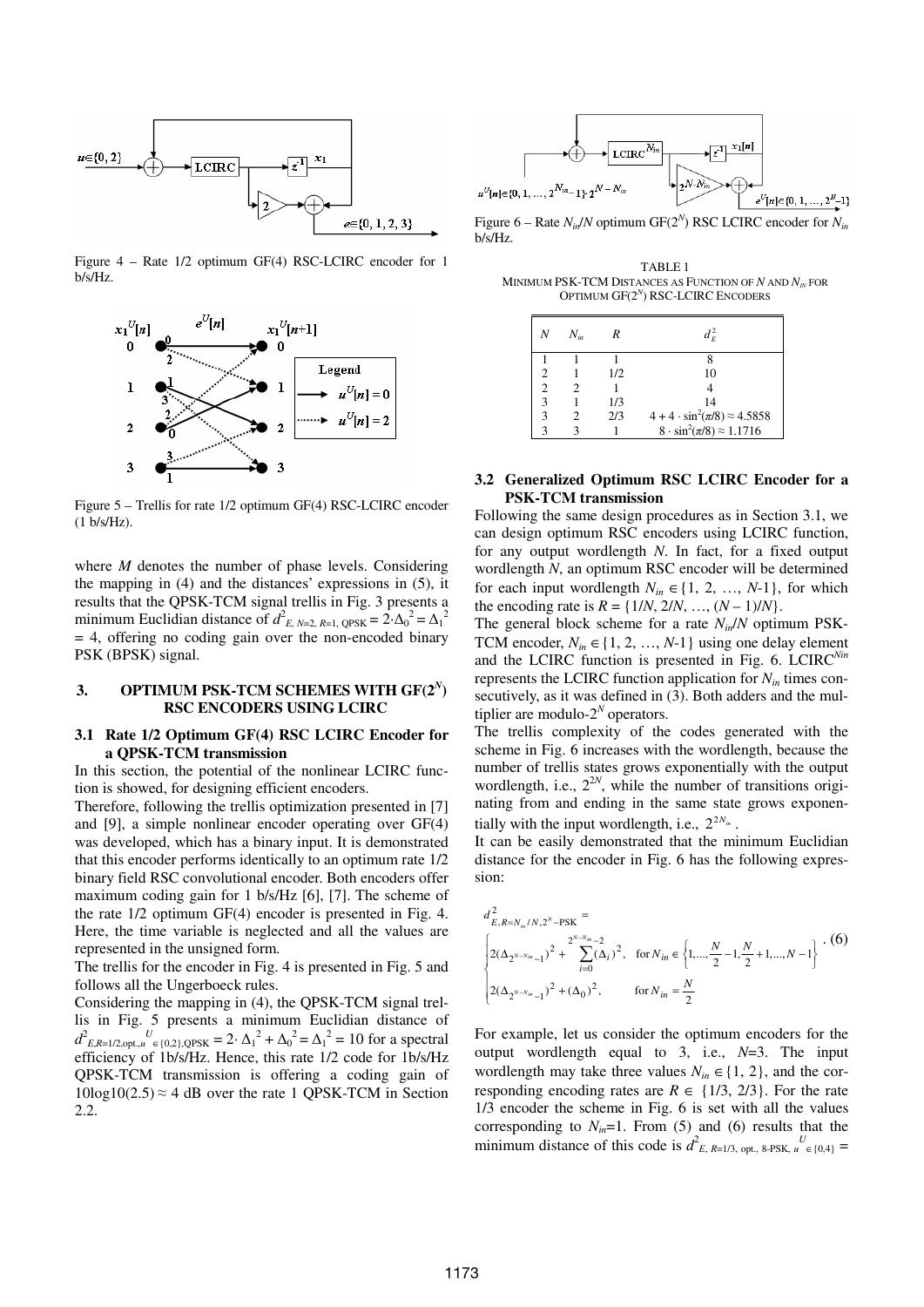14, having a coding gain of  $10 \cdot \log 10(d_{E, R=1/3, opt.}^2)$ , 8-PSK, *U u* ∈{0,4} /  $d$ <sup>2</sup> *E*,*R*=1,*N*=3, opt., 8-PSK) = 10·log10(14/1.1716) ≈ 10.77 dB over the optimum 8PSK (*N*=3) using a rate 1 encoder. For the rate  $2/3$  encoder  $(N_{in}=2)$  the minimum distance of this code is  $d_{E, R=2/3, opt, 8-PSK, u \in \{0, 2, 4, 6\}}^U = 4 + 4 \cdot \sin^2(\pi/8) \approx$ 4.5858, having a coding gain of approximately 5.93 dB over the optimum 8PSK (*N*=3) using a rate 1 encoder. The rate 1 optimum encoder is obtained for  $N_{in} = N$ , for any value of *N*, considering that  $LCIRC<sup>0</sup>(x<sup>U</sup>) = LCIRC<sup>N</sup>(x<sup>U</sup>) = x<sup>U</sup>$  assumes no bit circulation. This rate 1 optimum encoder offers a minimum distance of  $d_{E, R=1, \text{ opt. } N=3, \text{ opt. } 8\text{-PSK}}^2 = 8 \cdot \sin^2(\pi/8) \approx 1.1716$ .

In Table 1 there are presented a few values of the minimum distances of the encoder in Fig. 6 for different values of *Nin* and *N*. The resulted coding rates are presented in the third column. Analyzing the values in Table 1 it can be noted that the minimum distance of a code decreases when its coding rate increases, for any value of *N*. This fact is well known, i.e., the code performances decrease with the rate increases. Unfortunately, these performances are related to the spectral efficiency of these PSK transmissions. For the codes presented in Table 1, having the encoder structure in Fig. 6, the spectral efficiency for the PSK transmission is equal to the input wordlength *Nin*. Hence, the code performances increase is paid by a spectral efficiency decrease.

It can be easily noticed that all the rate  $(N - 1)/N$ , for any N value, the optimum RSC LCIRC encoders are offering the same minimum distance as the corresponding binary optimum encoders determined by Ungerboeck in [6]. However, the  $GF(2^N)$  optimum RSC LCIRC encoders are less complex than the corresponding binary encoders. The memory size of the binary encoders increases logarithmically with the number of states in the trellis, while the  $GF(2^N)$  optimum RSC LCIRC encoders include only one delay element, no matter what is the trellis complexity.

All TCM schemes presented above were using PSK modulation. Even if PSK is used in practice only for small spectral efficiencies, i.e., up to 3b/s/Hz, optimum RSC LCIRC encoders can be designed for any spectral efficiency value, using the scheme in Fig. 6 with minimum distances given by (5) and (6).

### **4. SIMULATIONS RESULTS**

The PSK-TCM schemes presented in Section 2 and Section 3 using all optimum encoders in Table 1 were considered for simulations. The SER performances for these encoding schemes using multilevel PSK signals and Viterbi decoding were analyzed in the presence of AWGN. The SER is plotted in Fig. 7 as a function of the SNR.

The PSK-TCM schemes using rate 1 optimum nonlinear RSC encoders for the same spectral efficiencies as both optimum encoder PSK-TCM schemes for *N*=3, were considered for comparison. For example, the rate 1/3 encoder for *N*=3 is having the same spectral efficiency as the rate 1 encoder for *N*=1, i.e., 1b/s/Hz, and the rate 2/3 encoder for *N*=3 and the rate 1 encoder for *N*=2 have an efficiency of 2b/s/Hz. These cases are considered in Fig. 7.



Figure 7 – SER performance for PSK-TCM schemes using optimum GF(2<sup>N</sup>) nonlinear RSC encoders.

Analyzing the SER curves it can be noticed that the rate 1/3 encoder for *N*=3 performs better than the rate 1 encoder for *N*=1 by more than 3 dB (instead of a gain of approx. 2.43 dB, in theory; see Table 1), and the rate 2/3 encoder for *N*=3 performs better than the rate 1 encoder for *N*=2 by more than 3.8 dB (approx. 0.6 dB, in theory). The average multiplicity of error events with the minimum distance in (6), for optimum  $GF(2^N)$  RSC encoders, is smaller than multiplicity of minimum distance error events for the rate 1 encoders, for all encoders with  $N_{in} < N$ . This is the reason why the simulation results in Fig. 7 show larger coding gains between these two encoders for a given spectral efficiency.

### **5. CONCLUSIONS AND PERSPECTIVES**

It was demonstrated that optimum RSC encoders over  $GF(2<sup>N</sup>)$  can be designed using the LCIRC function. A generalized 1-delay  $GF(2^N)$  RSC encoder scheme using LCIRC was defined, for any possible encoding rate. A general expression is found for the minimum Euclidian distance of PSK-TCM schemes using these optimum encoders. As advantage of this generalized encoder, we can mention its reduced complexity. Hence, using only one delay element and multiple bit circulations we designed encoders having complex trellises and large Euclidian distances. In addition, it was shown that the nonlinear encoders offer the same performances as conventional binary encoders.

In perspective, we intend to apply the presented method to other nonlinear structures and develop efficient trellis-coded modulation systems using these encoders. In addition, we will address the performances evaluation for the proposed TCM schemes over fading channels. Considering the properties of the encoders presented in this paper, we also aim to analyze the turbo coding scheme with optimum RSC encoders over  $GF(2<sup>N</sup>)$ .